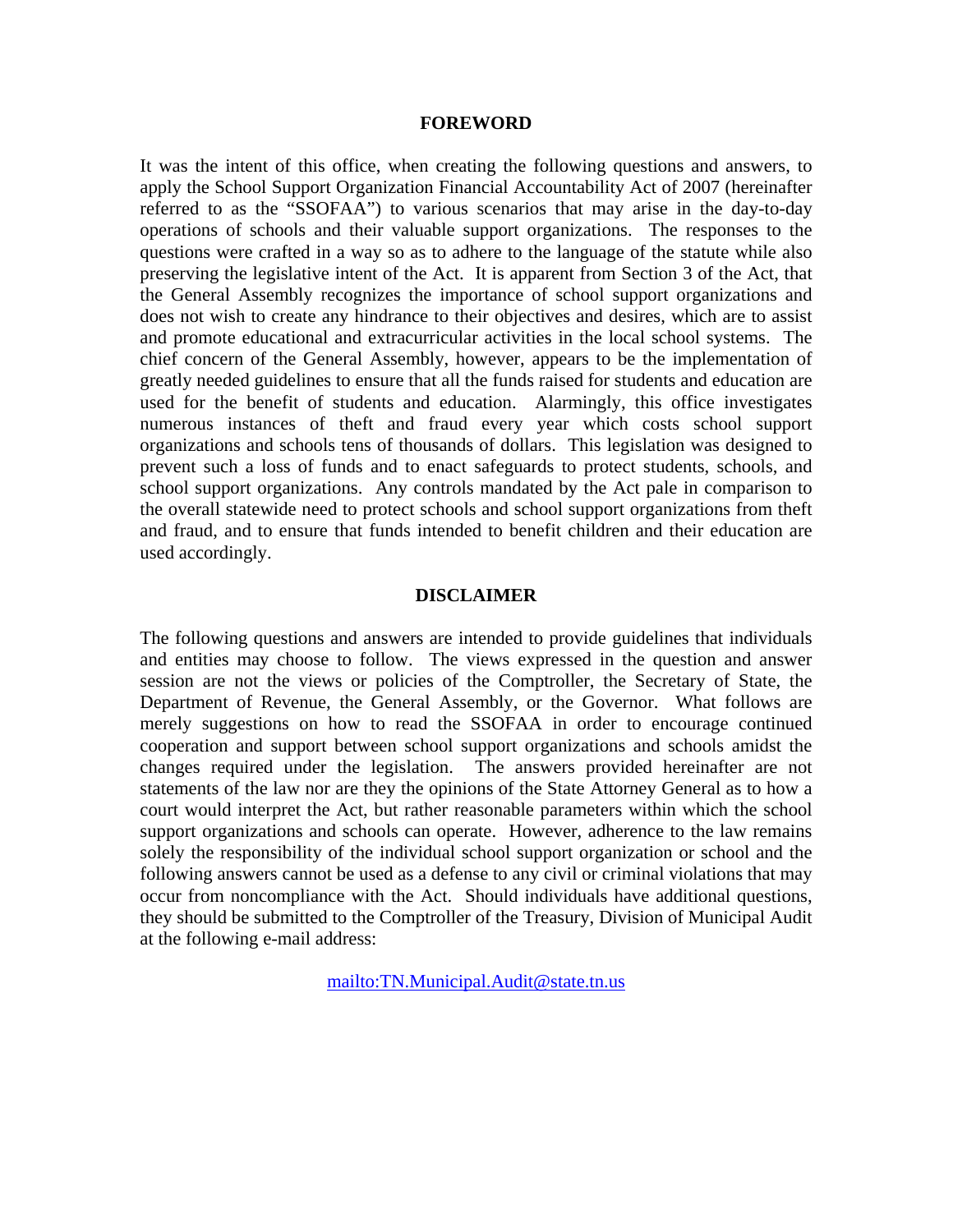### **The School Support Organization Financial Accountability Act of 2007 (as amended, 2008)**

 Some changes were made this year to the School Support Organization Financial Accountability Act of 2007. The following is a brief discussion of those changes and how they affect school support organizations, schools, and fundraisers.

### **SSOFAA Update (2008) Key Changes in the Law**

### **Student Activity Funds:**

The definition of "Student Activity Funds" changed this year and reflects the distinction between "school sponsored" events and "school support organization" sponsored events. Previously, the law did not distinguish between a "school-sponsored" or "support organization-sponsored" fundraiser. So long as the fundraiser involved a social, art, academic, or athletic event involving students where money was made, they were "student activity funds." However, the 2008 Amendment changed the language so that if the booster club or support organization **sponsors** the fundraiser, then the SSO is responsible for collecting and accounting for the money, even if the fundraiser is held on school property during the school day with students and teachers involved. Generally, it depends on who assumes responsibility for the fundraiser and sponsors the event.

#### **Filing a copy of your charter with the Secretary of State:**

The law still requires that an SSO file a copy of its charter with the Secretary of State. However, the 2008 Amendment waives the One Hundred Dollar filing fee with the Secretary of State. (That does not waive any fees that are associated with the corporation's annual report, just the initial \$100 fee for the Form SS-4418)

The 2008 Amendment also clarified who is considered an SSO and thereby required to file as a nonprofit and who is not. The Amendment makes it more clear that a group of people or volunteers, who assist in the raising of funds for a specific purpose under the sponsorship of the school or a school employee, where the funds are turned over to and accounted for by the school, are not considered to be an SSO. Such groups of people do not have to file a charter with the Secretary of State and comply with the requirements of this Act if that group of people or volunteers just assists the school and the school is responsible for the fundraising and accounting of the money. But, importantly, if the money was raised for a specific purpose, it must be spent on that specific purpose, according to the Tennessee *Internal School Uniform Accounting Policy Manual*. This allows smaller groups, who do not wish to incorporate or maintain records of their fundraising efforts and keep bylaws, etc., to continue to raise money to support schools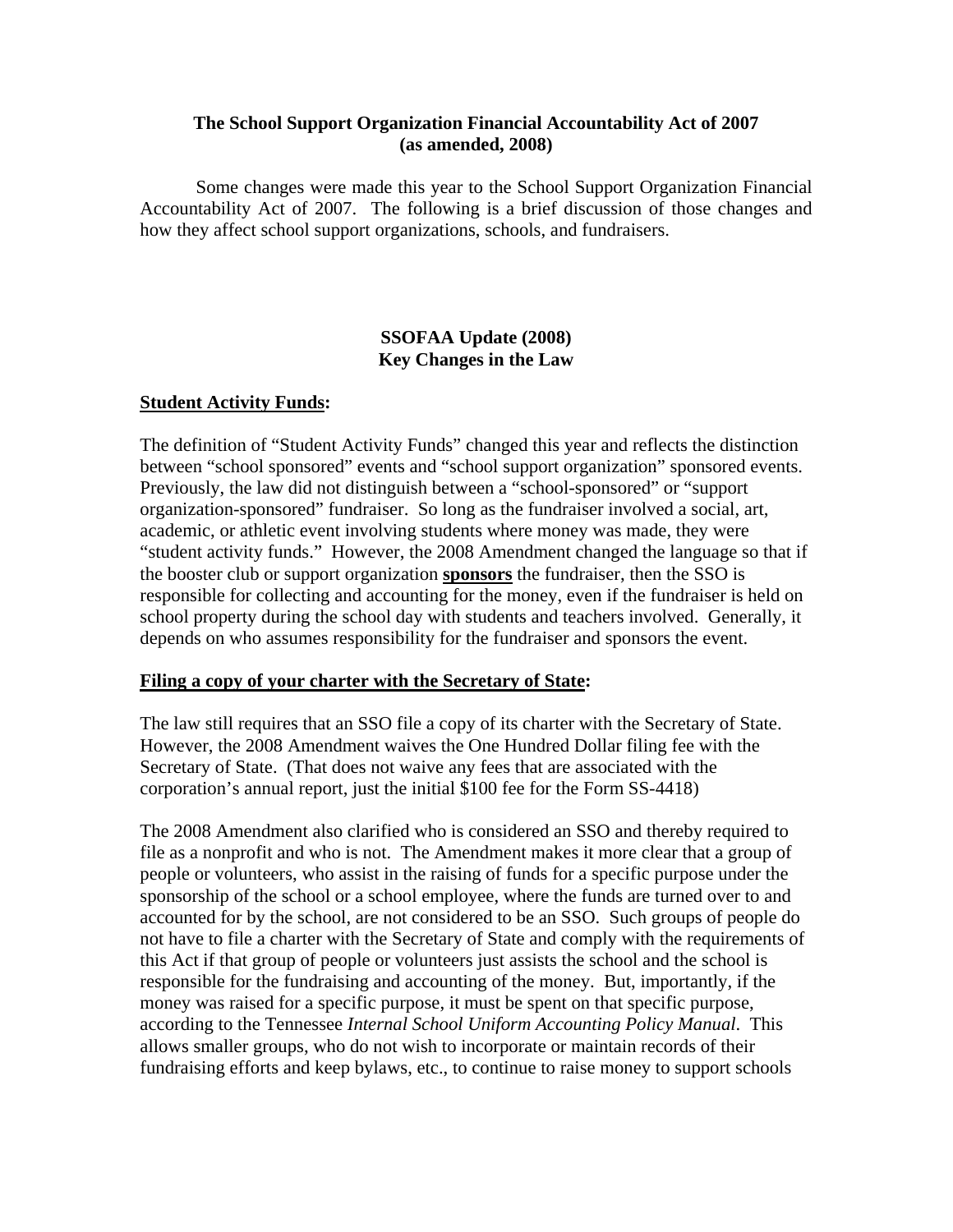and programs at those schools, while alleviating their responsibility of accounting and safeguarding the money thereby shifting the financial responsibility to the school.

# **Filing as a 501(c)(3) with the IRS:**

Under the SSOFAA of 2007 and as amended in 2008, a school support organization **does not** have to file with the IRS as a 501(c)(3) federally tax exempt corporation.

### **Turning in fundraising money for an SSO fundraiser at school:**

With approval from the principal and pursuant to board policy, students can turn in money collected outside of school for a booster club/SSO fundraiser during the school day, so long as the money is in a **sealed envelope** and **never opened by anyone other than the member of the SSO responsible for handling that money**. The school and its employees who take up the envelopes merely act as a "pass through" for the sealed envelopes and the funds inside, on behalf of the SSO. There can be no accounting for the funds at the school by school personnel or employees.

### **Boosters and bookstores:**

A principal can grant permission to a booster club/SSO to operate a bookstore located on school grounds as long as the booster club/SSO runs, collects and accounts for the money and spends 100% of the profits in support of the school. The booster club/SSO is required to comply with the Tennessee *Internal School Uniform Accounting Policy Manual* (ISUAPM) when handling, collecting and accounting for the money at the bookstore.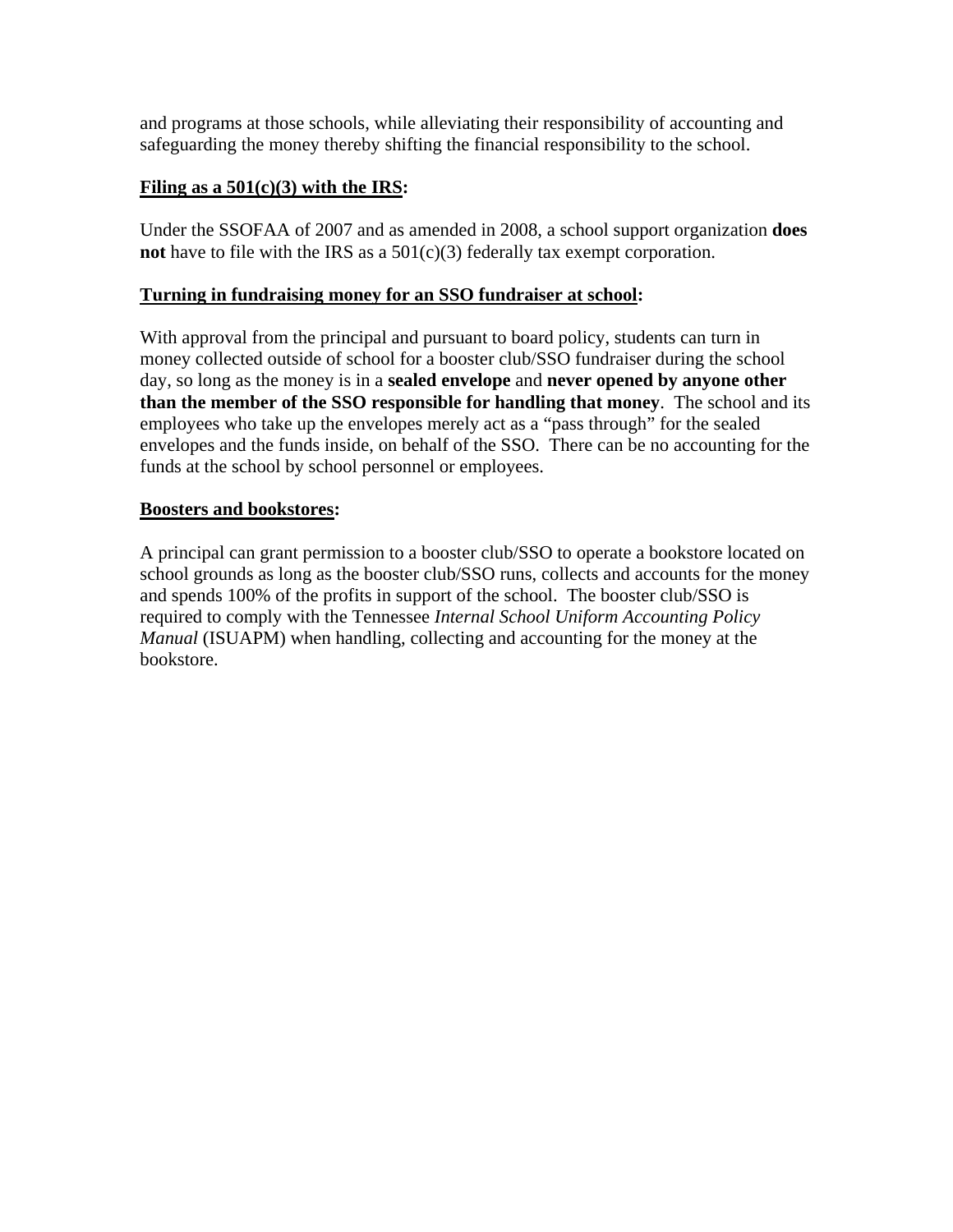# **In a Nutshell A school support organization must:**

- **File a copy of their charter with the Secretary of State.**
- **Maintain some organizational structure to the booster club (bylaws, officers, rules for meetings and membership, etc.)**
- **Maintain minimum procedures for accounting for and protecting the money raised.**
- **Get permission from the director of schools or his/her designee to conduct fundraisers.**
- **Keep up with records (copy of charter, list of officers and their contact information, bylaws, accounting policy/rules, total receipts and disbursements)**
- **Document and maintain a detailed list of receipts and disbursements.**
- **Annually file a statement of total revenues and disbursements with the director of schools or his/her designee before the end of the school year.**
- **Maintain adequate separation of duties between SSO officers and school employees who are in charge of the related school club or athletic group the SSO supports (Don't let the football coach be the football booster club bookkeeper, etc…the related official/employee from the school can not be the SSO's bookkeeper or sign checks for the SSO).**
	- $\triangleright$  Remember, if money is collected by a school employee acting in his or her official capacity, such money is considered to be school money and must be deposited into the school's account.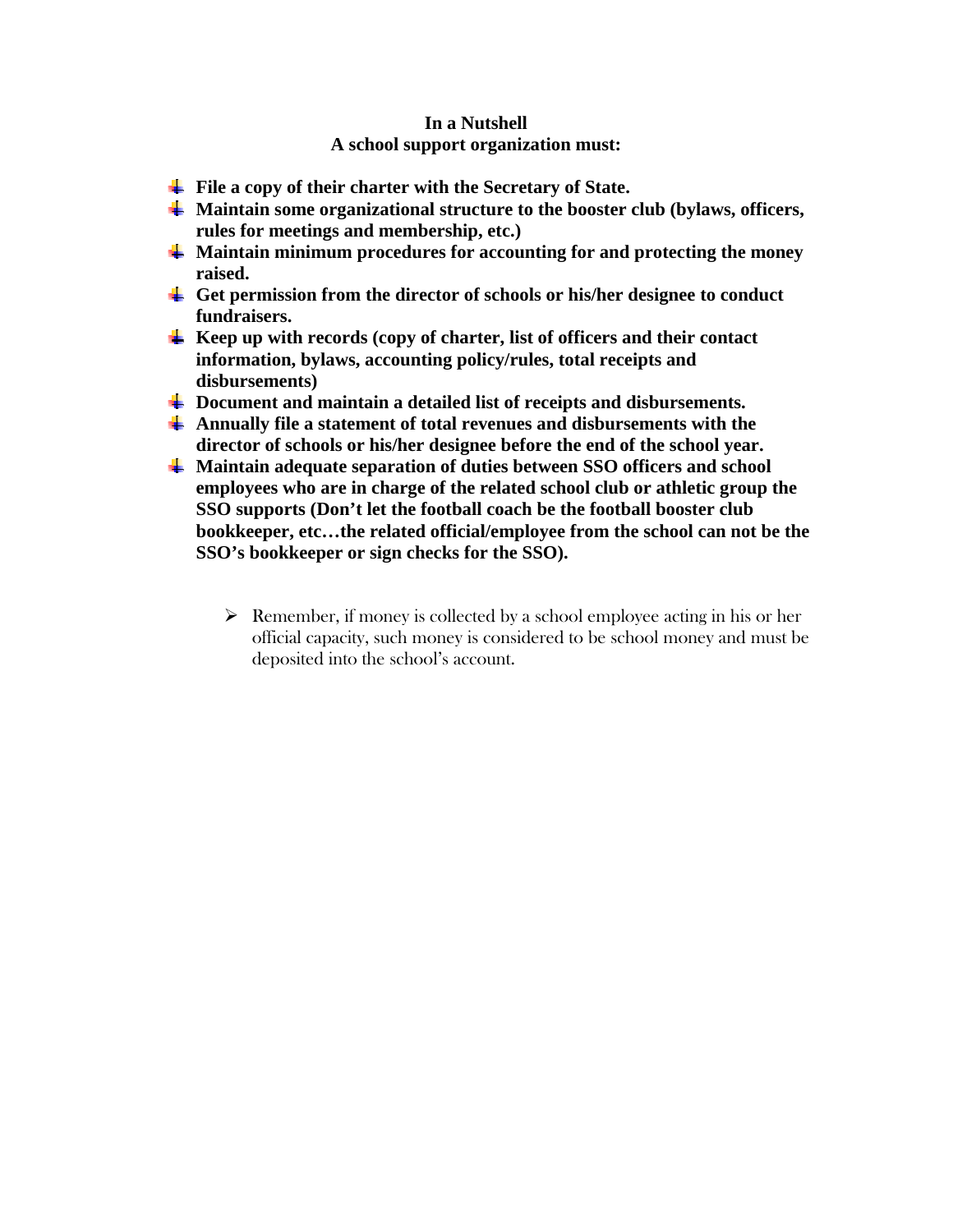### **QUESTIONS AND ANSWERS Updated June 2008**

# **FREQUENTLY ASKED QUESTIONS**

### **School Support Organization Financial Accountability Act of 2007 (SSOFAA)**

# 1. **Does the SSOFAA require school support organizations to have 501(c)(3) status? What are the consequences of not having that status?**

No. The SSOFAA does not require school support organizations to be recognized as  $501(c)(3)$  organizations. Provisions set forth in the SSOFAA do not affect IRS requirements related to school support organizations in any way.

Although not required, filing for and receiving  $501(c)(3)$  exemption from the Internal Revenue Service and following all applicable guidelines provides a school support organization federal tax-exempt status, and allows the organization to benefit from the advantages of such status. Each individual organization is urged to consult with the IRS (www.irs.gov) and/or a tax professional for questions concerning federal tax requirements and/or exemptions.

The following sites may help with questions regarding  $501(c)(3)$  exemption. (http://www.irs.gov/charities/charitable/article/0,,id=96099,00.html) (http://www.irs.gov/pub/irs-pdf/p557.pdf)

# 2. **What type of documentation is required for recognition as a nonprofit entity?**

A school support organization, under the SSOFAA, must show proof of its "continued existence as a nonprofit entity". It is the opinion of this office that in order to exist in the State of Tennessee as a nonprofit entity, the organization must incorporate as a nonprofit entity by filing a copy of its charter with the Secretary of State, Division of Business Services. It was also the intent of the legislature that school support organizations and booster clubs incorporate in this state as non-profit entities. The forms and procedures necessary for incorporating as a nonprofit entity can be found at the following web address for the Secretary of State. (http://state.tn.us/sos/bus\_svc/forms.htm#nonprofit)

It is the responsibility of the school support organization to ensure that all filing requirements or any guidelines for incorporation required by the Secretary of State are met.

If an organization is not incorporated as a nonprofit entity, then that organization cannot be considered a school support organization within the Act. There are no exceptions or exemptions within the SSOFAA that would permit an improperly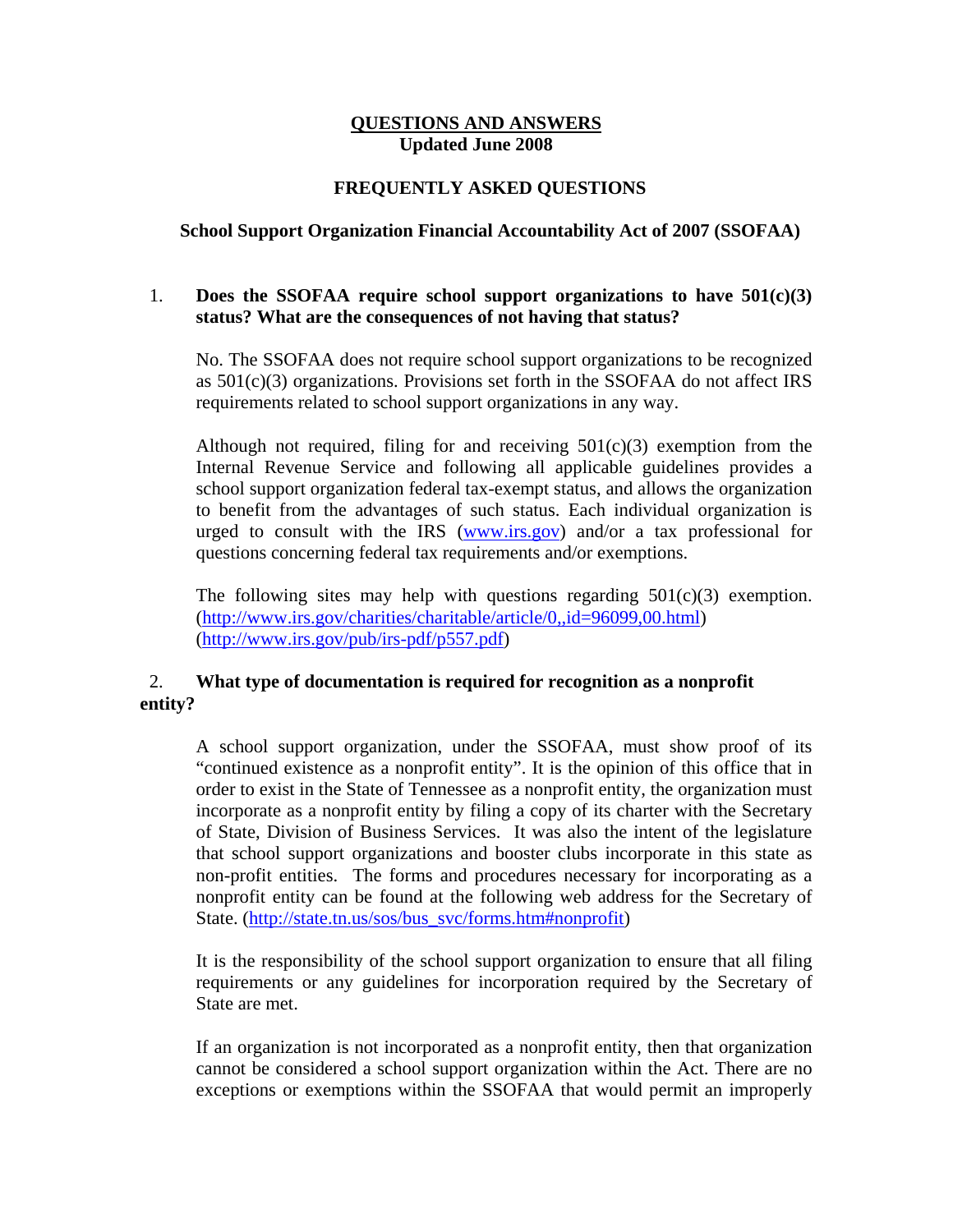formed school support organization to operate in conjunction with a school without filing a charter (incorporating) with the Secretary of State.**<sup>1</sup>** 

A school support organization does not automatically become a tax-exempt organization merely by incorporating in Tennessee as a nonprofit entity. A school support organization must separately file with the Internal Revenue Service as a  $501(c)(3)$  corporation and follow all necessary procedures established by the Tennessee Department of Revenue in order to be exempted from state sales tax.  $(\frac{http://www.tennessee.gov/revenue)}{http://www.tennessee.gov/revenue)}$  But filing as a 501(c)(3) with the IRS is not required by the SSOFAA.

# 3. **Does the SSOFAA require school support organizations to obtain a federal employer identification number (EIN) or state sales tax exemption?**

No. The SSOFAA does not require school support organizations to obtain an EIN or sales tax exemption. However, the Act prohibits school support organizations and other nongovernmental groups from maintaining a bank account bearing the EIN of a school or of other school-related governmental entities, and from using a school's sales tax exemption.

Banking institutions generally require a tax identification number, either an EIN or social security number, in order to open a bank account. Using an individual's social security number for identification of a school support organization account creates potential tax and credit issues for the holder. Therefore, this office strongly encourages each school support organization to obtain a federal EIN for use in opening bank accounts. The application form for obtaining an EIN can be accessed at the (www.irs.gov) homepage under "Most Requested Forms and Publications" by clicking on Form SS-4. (NOTE: Organizations are not required to have federal  $501(c)(3)$  exemption status to obtain an EIN.)

In order to be exempted from state sales tax, a school support organization must separately apply with the Tennessee Department of Revenue and be accepted by the IRS as a  $501(c)(3)$  corporation.

### 4. **Does the SSOFAA require, in any form, school support organizations to turn over the funds in their accounts, for any reason, to a school for which they raise the money?**

No. There are no provisions in the Act requiring the school support organizations to turn their money over to a school for accounting or any other purposes. However, the Act does state that school support organization funds deposited into a bank account bearing the EIN of a school are deemed to be donations from the organization to the school.

 $\overline{a}$ 

<sup>&</sup>lt;sup>1</sup>The exemptions in Title 48, *Tennessee Code Annotated*, addressing charitable solicitations and the filing requirements with the Secretary of State, do not apply to the School Support Organization Financial Accountability Act.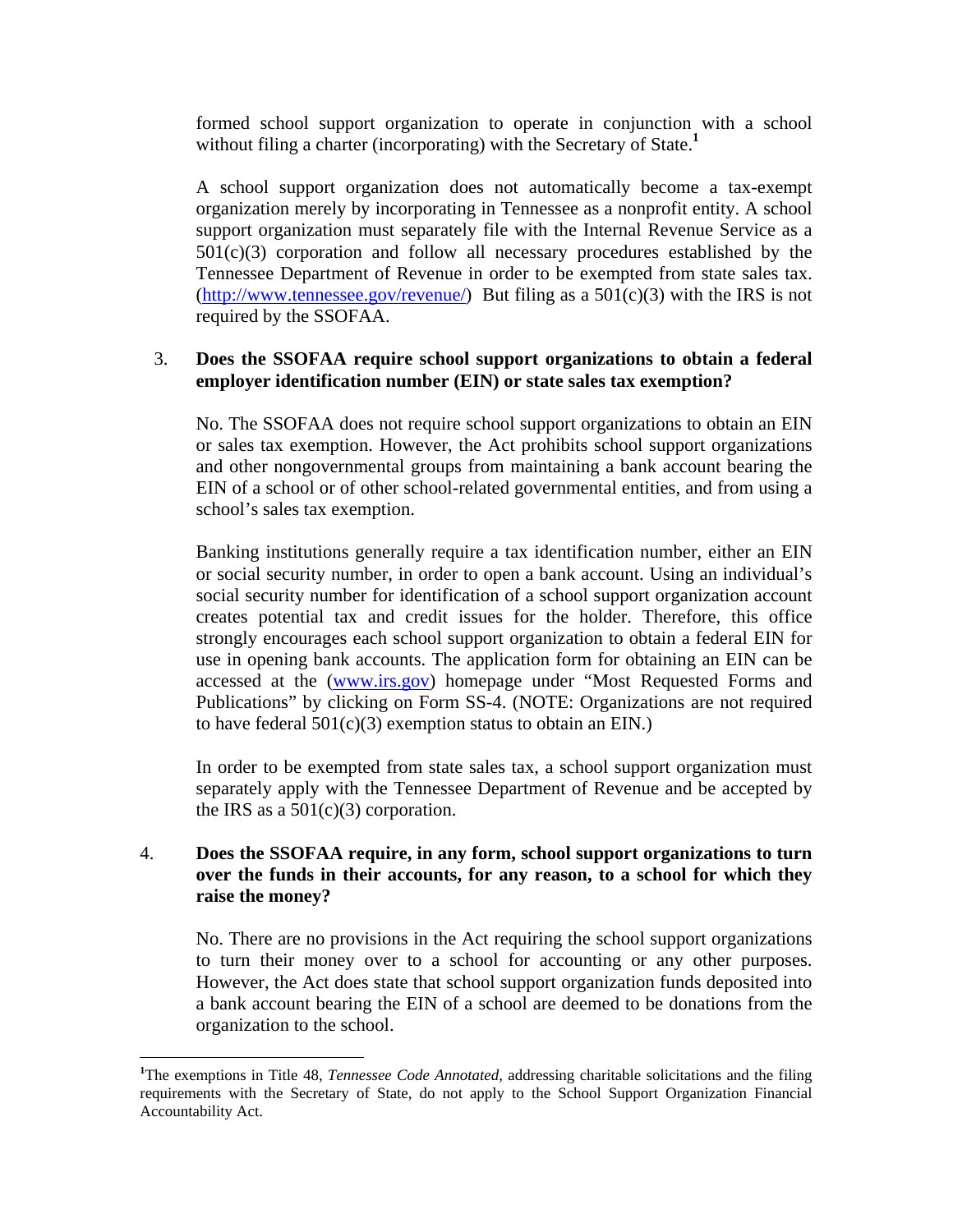# 5. **Can a school be responsible for accounting for the funds of a school support organization by mutual agreement as provided for in the** *Internal School Uniform Accounting Policy Manual***, Section 1, pages 4 – 5?**

No. *Tennessee Code Annotated* 49-2-604(g), expressly prohibits a school representative (i.e., a school board member, director of schools, principal, or any individual who is primarily responsible for accounting for school system funds or the funds of an individual school) from acting as a treasurer or bookkeeper for a school support organization.

Any funds turned over to the school by a school support organization would be considered internal school funds and would belong to the school and be handled by school personnel. However, part 607, section (b) of the Act specifically requires that

Any donation made by a school support organization to a board of education or school shall be disbursed only in accordance with written conditions that the school support organization may place upon the disbursement of the funds and shall be in accordance with the goals and objectives of the school support organization.… School support organization funds that are donated to an individual school shall not be considered as student activity funds. These funds shall be considered instead as internal school funds from the point of their donation to the respective school.…

Keep in mind that, even if a school support organization does not maintain a separate bank account and, instead, turns over all proceeds from every event directly to the school, the organization would still fall under the purview of the SSOFAA if the organization is soliciting, raising, or collecting money, materials, property, or securities to support a school district, school, school club, or any academic, arts, athletic, or social activity or event related to a school while using the school district or individual school's name, mascot, property or logo.

Assuming proper local board policy is in place, nothing in the Act would prohibit a group or organization from assisting with school-sponsored fundraisers or events, or from soliciting donations to be given directly to the school by the donor.

Moreover, the SSOFAA (as amended in 2008) expressly allows community volunteers/parents to assist and collaborate with a school or a school employee supervising a fundraising activity which raises money for a specific school club, art, academic or athletic event or purpose and the TISUAPM requires the funds raised for a specific purpose to be spent accordingly.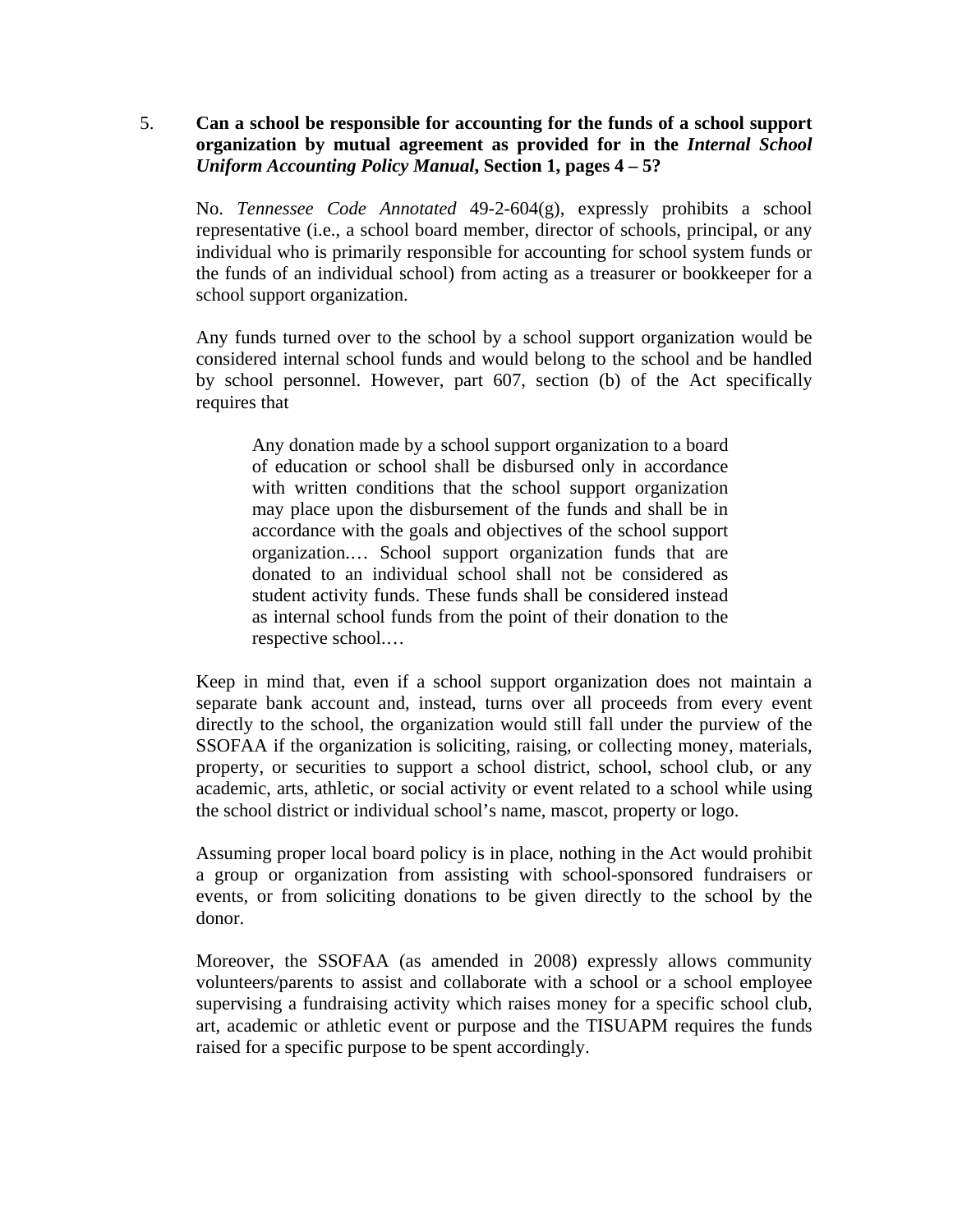### 6. **Does the SSOFAA require school support organizations to have an audit?**

No. The SSOFAA does not require school support organizations to have an audit. However, federal, state, grant, local board of education, or other regulations may require some type of audit. The Act requires school support organizations to provide, at a minimum, a statement of total revenue and disbursements to the director of schools or his/her designee before the end of the school year.

Please note that although the SSOFAA does not require school support organizations to have an audit, the Act provides that the Office of the Comptroller of the Treasury has the authority to perform audits of such organizations at the Comptroller's discretion. In addition, the Act authorizes the Comptroller of the Treasury to "adopt a model financial policy for school support organizations." The adopted model policy suggests that school support organizations conduct a "financial review."

### 7. **What is the implementation process and time frame for this law?**

The SSOFAA requires that the local school boards adopt a policy concerning local school support organizations and publish a list of recognized organizations by July 1, 2008. However, all other provisions of the law were applicable as of July 1, 2007, such as the provision which requires the SSO/booster club to maintain a separate bank account from that of the school.

# **Note regarding student involvement in school support organization fundraisers:**

**Many questions have been raised regarding fundraising and other activities that involve participation by students and/or school personnel. According to the SSOFAA, all money received from any source for "school-sponsored" student activities or "schoolsponsored" events held at or in connection with a school including any money derived from a "schoolsponsored" academic, art, athletic, or social event involving students, would be considered student activity funds. Therefore, this money must be accounted for within the school accounting records and deposited into a school bank account.** 

**Since any money raised from a "school-sponsored" event belongs to the school as student activity funds, then any money raised from a "school support organization sponsored" event belongs to the SSO.**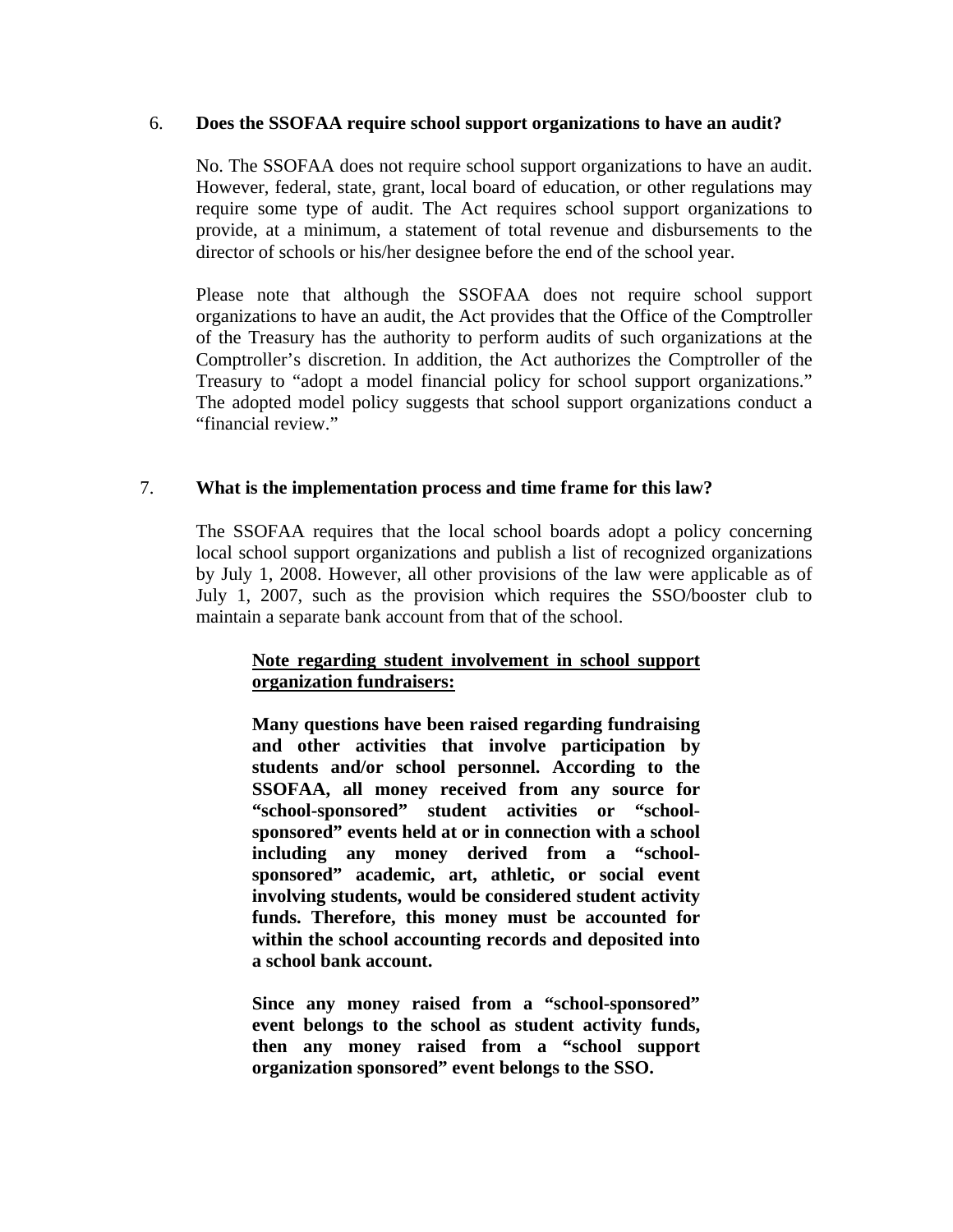**Few questions are raised related to money received from academic, art, or athletic events. However, many questions relate to money received for social events held at or in connection with a school, including school dances, proms, banquets, etc., that are sponsored by school support organizations. As noted above, the SSOFAA (as amended, 2008) makes it clear that all money received from any source for "school-sponsored" student activities held at or in connection with a school including "school-sponsored" social events such as student dances, etc., are considered student activity funds. However, the Act neither inhibits nor impairs in any way, the ability of school support organizations to sponsor their own social event and retain the funds in the name of the SSO as school support organization funds.** 

**Many questions have also been raised regarding money received from fundraisers in which students, school personnel, and/or school property are involved. As stated above, funds raised at "school-sponsored" events or activities held during the school day at which school personnel, students, and school property are involved, are student activity funds. Moreover, if a school employee supervises a "school-sponsored" fundraising event at which students are involved, those funds are student activity funds. However, funds raised at "school support organization sponsored" events, regardless of whether or not they are held on school property during the day, belong to the SSO.** 

**Please note that the** *Internal School Uniform Accounting Policy Manual* **requires internal school funds to be used for the purposes for which they were received. Therefore, if school personnel and community volunteers collaborate together on a project or event designed to raise money for a particular purpose, then a school official is prohibited from using that money for other purposes.**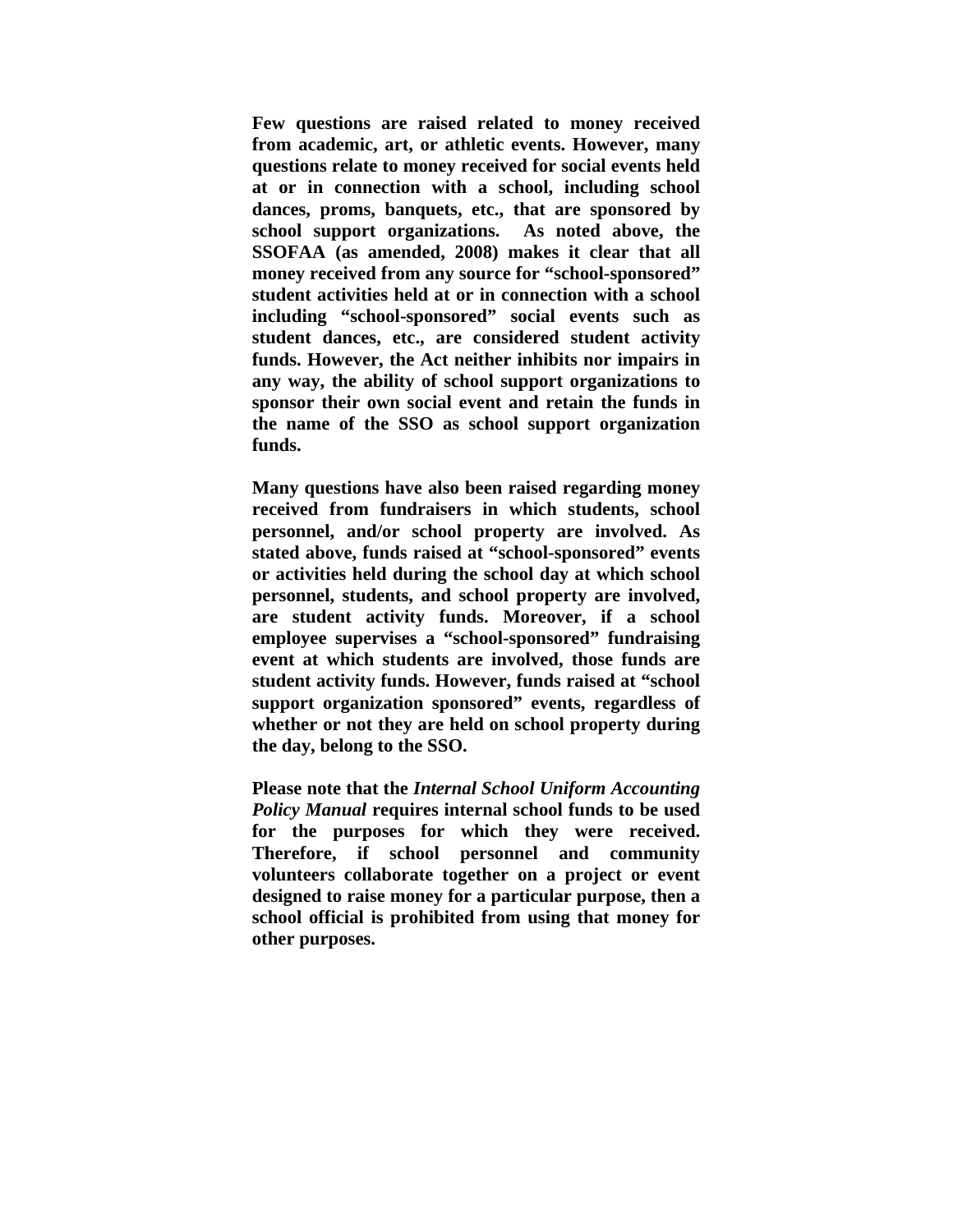*The following questions address specific examples of fundraisers involving students and/or school personnel. The answers presume that the school support organization involved has been certified by the local board of education and has received required approval for the fundraising activity.* 

# 8. **Can a school support organization use school facilities to conduct a fundraiser? If so, can such a fundraiser be held during the school day as defined by the Act?**

The answer depends on local school board policy. The SSOFAA states that a group or organization may not use school facilities for raising money, materials, property, or securities **until** the local board of education has adopted a policy, including required minimum provisions set forth in the Act, concerning cooperative agreements, school support organizations, and the use of school facilities for fundraising purposes. (Emphasis added.) Therefore, local school board officials must decide whether the use of school facilities for fundraising purposes by school support organizations or other outside groups or organizations will be allowed, then adopt appropriate policy.

# 9. **Would a school support organization be allowed to retain collections from a school dance held for students at the school (for instance, the Homecoming Dance), if the organization was responsible for set-up, collections, clean-up, etc.?**

Yes. As long as the SSO "sponsors" the event and is solely responsible for the event, collecting and accounting for the money, safeguarding the funds and depositing the funds into the SSO account in a timely manner (for example, within 3 business days).

# 10. **Can a kick-off assembly be held at the school during the school day to promote the start of a school support organization resale fundraiser, such as a candy sale in which students will be participating?**

Yes. As long as the SSO "sponsors" the event and is solely responsible for every aspect of the event.

# 11. **Could the soccer coach participate in a car wash fundraiser sponsored by the soccer booster club to benefit the soccer team?**

Yes. If the car wash fundraiser is "sponsored" by the SSO, the soccer coach could participate in washing cars. However, the soccer coach could not be responsible for supervising the event for the SSO, including any related financial activities.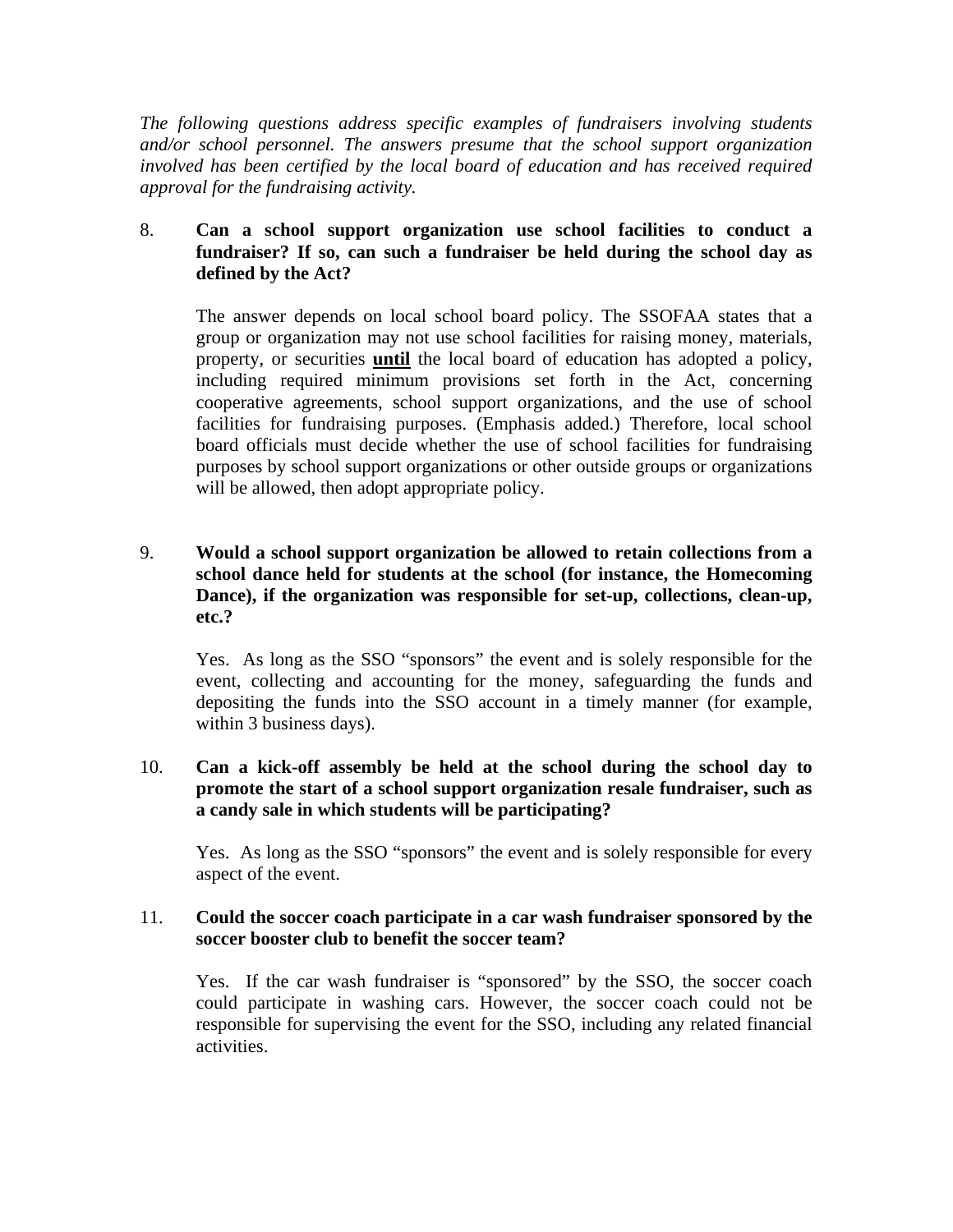According to the SSOFAA, the soccer coach would be considered a "school representative" in relation to the soccer team and its booster club. The SSOFAA prohibits a school representative from acting as treasurer or bookkeeper of a school support organization, <u>or from being a signatory on checks</u>. The Act does not prohibit a school representative from taking part in a related school support organization fundraiser, so long as the school representative is not responsible for collecting, counting, or depositing the funds raised.

# 12. **Could the band director (a school employee) sell fruit or other items in a fundraiser sponsored by the band booster organization and turn his/her related collections over to the band booster treasurer for that event?**

Yes. The band director could personally sell fruit or other items in a fundraiser sponsored by the band booster club.

According to the SSOFAA, the band director would be considered a "school representative" in relation to the band booster club, and therefore, could not act as bookkeeper or treasurer, or be a signatory on the bank account. The Act does not prohibit the band director from individual participation in a resale fundraiser conducted by a school support organization as long as the director is not responsible for supervising the event, including the financial activities.

### 13. **Can a school support organization sell t-shirts to students at school and keep the money?**

Yes. If school support organization personnel are responsible for all aspects of the fundraiser, then money received from sales of the t-shirts, including shirts sold to students, would generally be considered school support organization money.

If the t-shirts are sold in a bookstore located at the school that is run/operated by the SSO/booster club, money received from the sales would be considered SSO/booster club funds as long as the principal grants the SSO/booster club permission to operate the bookstore. The SSOFAA (as amended in 2008) allows the local board and principal to enter into an agreement with an SSO to run a bookstore located on school property as long as 100% of the profits are used for support of the school and the SSO complies with the *Internal School Uniform Accounting Policy Manual* when operating the bookstore.

If the bookstore is not operated and run by the school support organization, then a t-shirt sale by the booster club cannot be done from the school bookstore and appropriate measures must be taken to maintain adequate separation between the school and its involvement with the t-shirt sales and the school support organization's involvement as the "sponsor" of the fundraiser.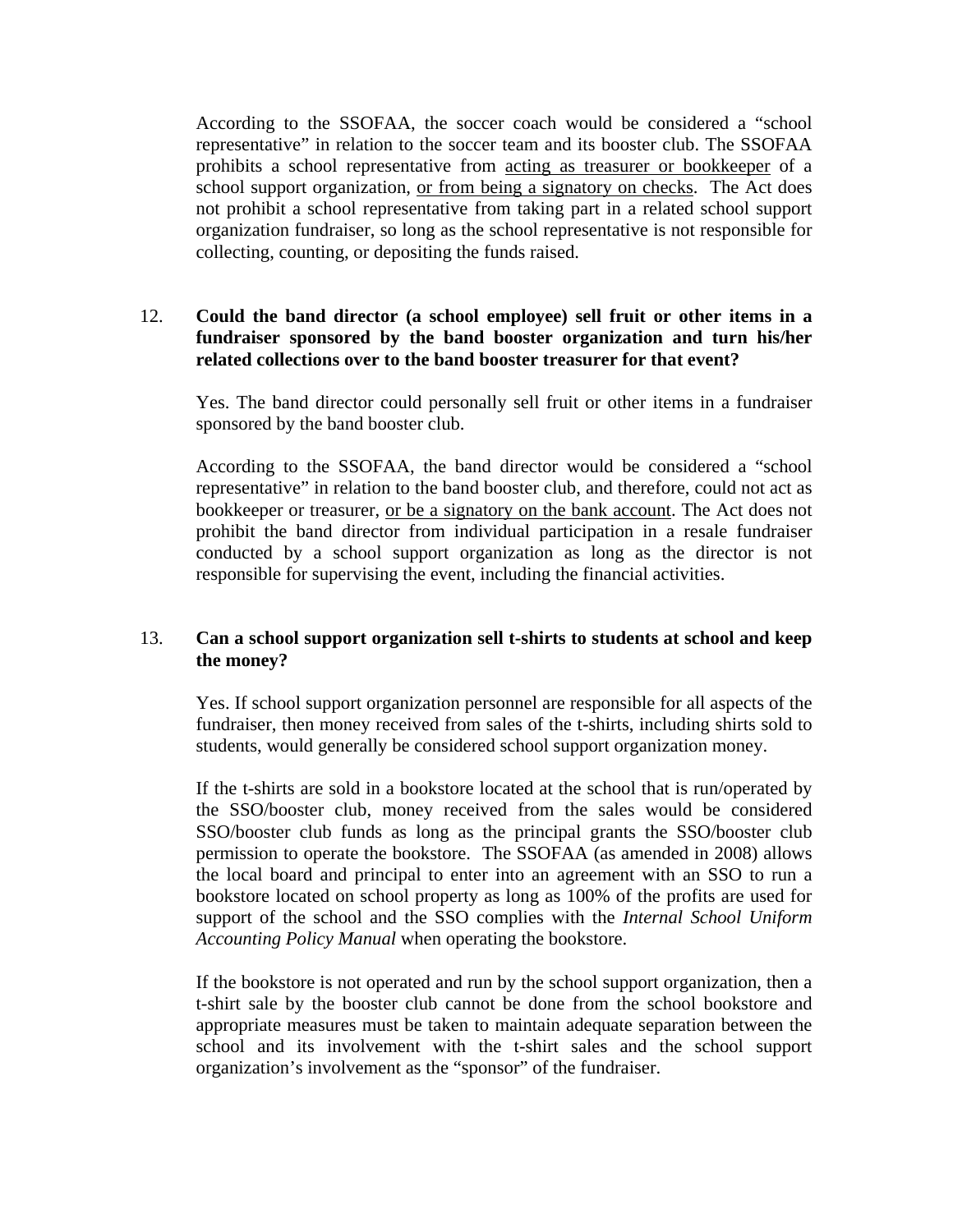14. **Can a school support organization hold a steak dinner or auction on school grounds at night with students selling tickets, and school support personnel and students working at the event and the proceeds be considered school support organization funds?** 

Yes. Assuming authorizing local school board policy exists, if school support organization personnel are responsible for supervising the planning and operation of the event, including related financial activities, then proceeds from such an event would generally be considered school support organization funds.

# 15. **Can a walk-a-thon, fun run, or other like event be held during the school day on school property and proceeds from pledges obtained by students/school employees participating in the event be retained by a school support organization?**

Yes. As long as the local board allows such a fundraising activity, an SSO can "sponsor" such an event and the proceeds of that fundraiser will belong to the SSO/booster club.